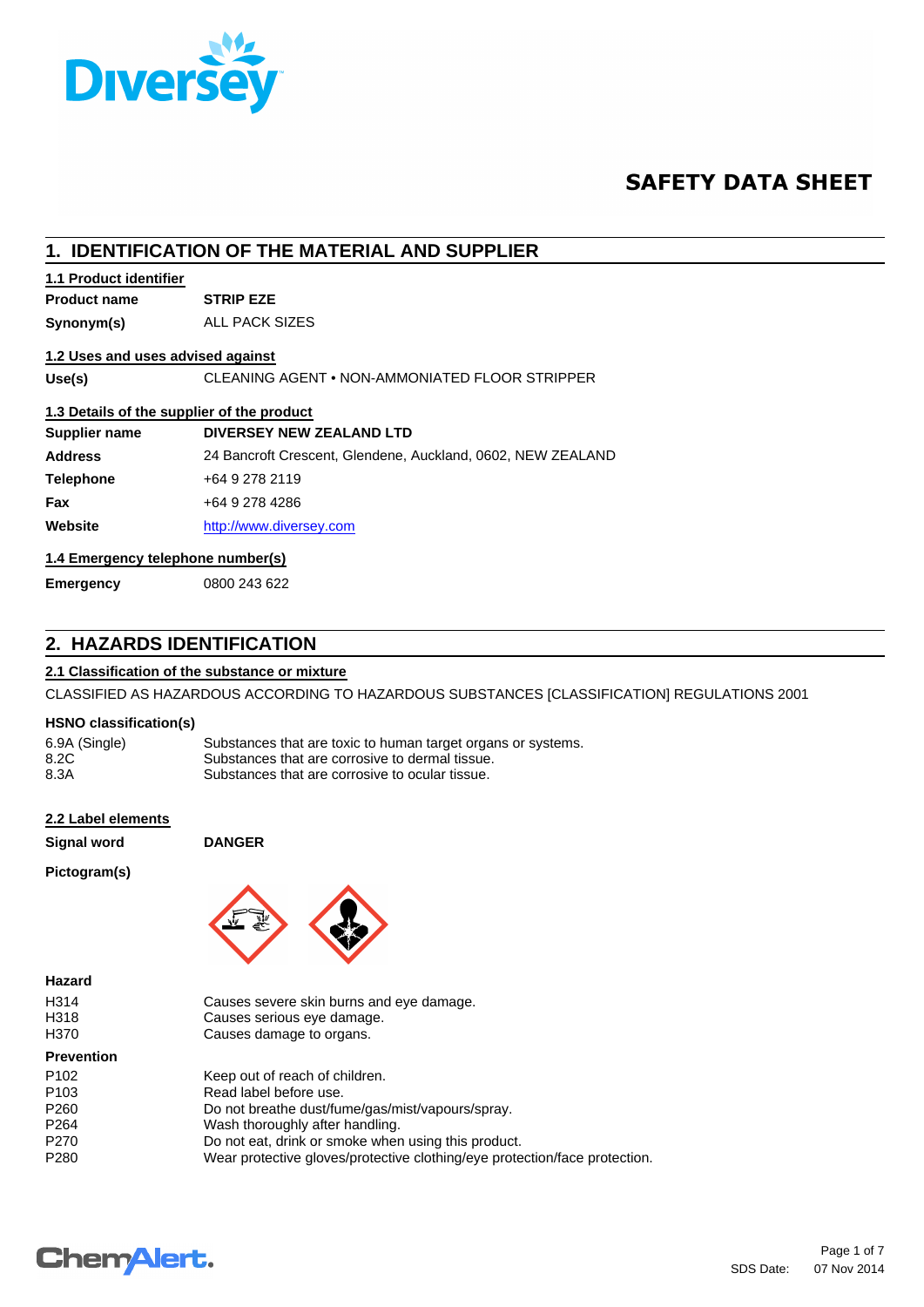# P501 In the case of a substance that is in compliance with a HSNO approval other than a Part 6A (Group Standards) approval, a label must provide a description of one or more appropriate and achievable methods for the disposal of a substance in accordance with the Hazardous Substances (Disposal) Regulations 2001. This may also include any method of disposal that must be avoided. **Disposal** P405 Store locked up. **Storage** P101 If medical advice is needed, have product container or label at hand. P310 **Immediately call a POISON CENTER or doctor/physician.** P321 Specific treatment is advised - see first aid instructions.<br>P363 Wash contaminated clothing before reuse. Wash contaminated clothing before reuse. P301 + P330 + P331 IF SWALLOWED: Rinse mouth. Do NOT induce vomiting. P303 + P361 + P353 IF ON SKIN (or hair): Remove/Take off immediately all contaminated clothing. Rinse skin with water/shower. P304 + P340 IF INHALED: Remove to fresh air and keep at rest in a position comfortable for breathing.<br>P305 + P351 + P338 IF IN EYES: Rinse cautiously with water for several minutes. Remove contact lenses, if p IF IN EYES: Rinse cautiously with water for several minutes. Remove contact lenses, if present and easy to do. Continue rinsing. P307 + P311 IF exposed: Call a POISON CENTER or doctor/physician. **Response**

### **2.3 Other hazards**

No information provided.

# **3. COMPOSITION/ INFORMATION ON INGREDIENTS**

## **3.1 Substances / Mixtures**

| Ingredient                      | <b>CAS Number</b> | <b>EC Number</b> | <b>Content</b> |
|---------------------------------|-------------------|------------------|----------------|
| ETHYLENE GLYCOL MONOBUTYL ETHER | 111-76-2          | 203-905-0        | 10 to 30%      |
| ETHANOLAMINE                    | 141-43-5          | 205-483-3        | < 10%          |
| ALKALINE SALT(S)                |                   |                  | < 10%          |
| NON HAZARDOUS INGREDIENTS       |                   |                  | Remainder      |

# **4. FIRST AID MEASURES**

### **4.1 Description of first aid measures**

| Eye                         | If in eyes, hold eyelids apart and flush continuously with running water. Continue flushing until advised to<br>stop by a Poisons Information Centre, a doctor, or for at least 15 minutes.                 |
|-----------------------------|-------------------------------------------------------------------------------------------------------------------------------------------------------------------------------------------------------------|
| <b>Inhalation</b>           | If inhaled, remove from contaminated area. Apply artificial respiration if not breathing.                                                                                                                   |
| <b>Skin</b>                 | If skin or hair contact occurs, remove contaminated clothing and flush skin and hair with running water.<br>Continue flushing with water until advised to stop by a Poisons Information Centre or a doctor. |
| Ingestion                   | For advice, contact the National Poisons Centre at 0800 764 766 (0800 POISON) or +643 479 7248 or a<br>doctor (at once).                                                                                    |
| <b>First aid facilities</b> | Eye wash facilities and safety shower should be available.                                                                                                                                                  |

### **4.2 Most important symptoms and effects, both acute and delayed**

See Section 11 for more detailed information on health effects and symptoms.

# **4.3 Immediate medical attention and special treatment needed**

Treat symptomatically.

# **5. FIRE FIGHTING MEASURES**

# **5.1 Extinguishing media**

Use an extinguishing agent suitable for the surrounding fire.

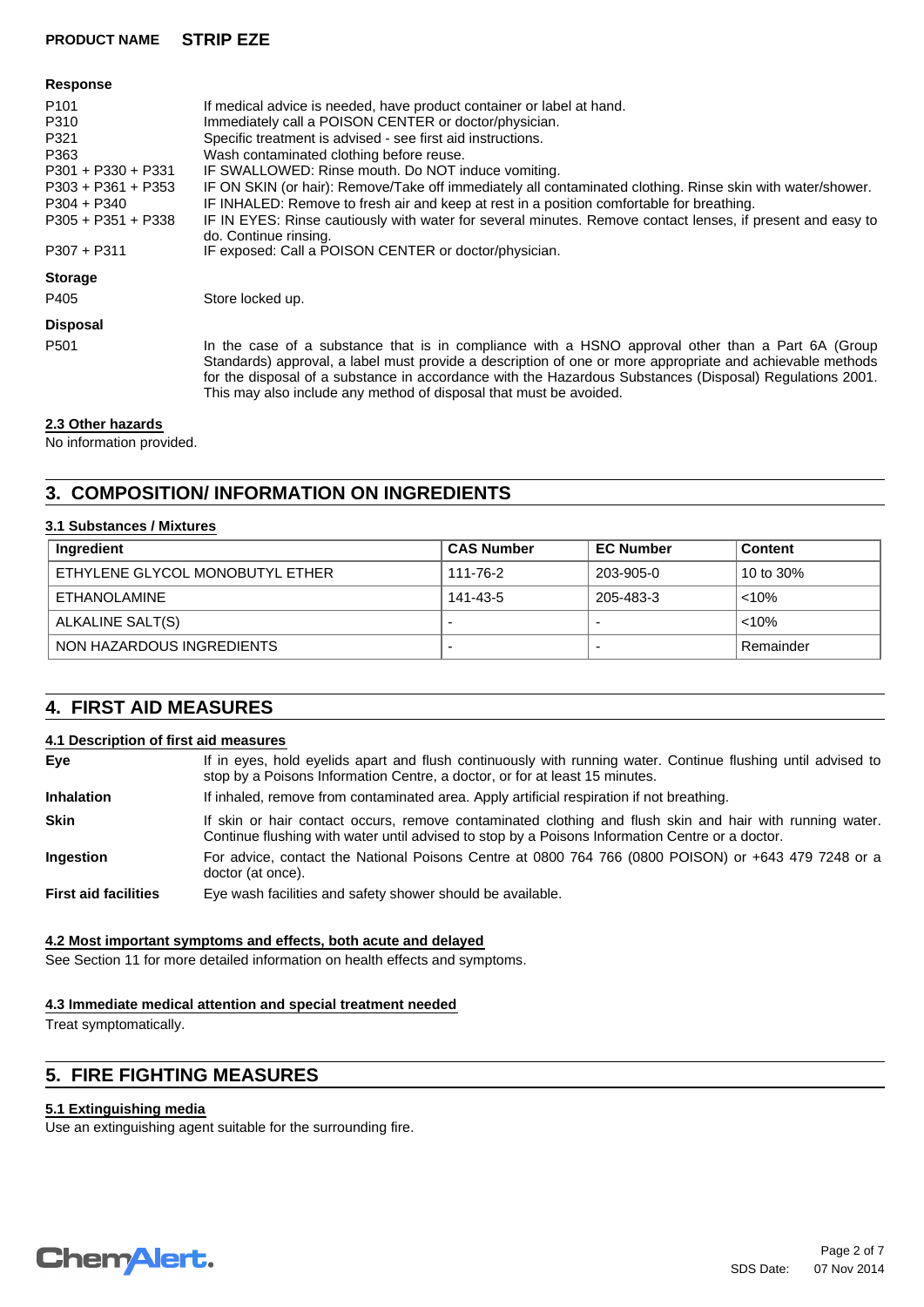### **5.2 Special hazards arising from the substance or mixture**

Non flammable. May evolve carbon oxides and hydrocarbons when heated to decomposition.

### **5.3 Advice for firefighters**

Treat as per requirements for surrounding fires. Evacuate area and contact emergency services. Remain upwind and notify those downwind of hazard. Wear full protective equipment including Self Contained Breathing Apparatus (SCBA) when combating fire. Use waterfog to cool intact containers and nearby storage areas.

### **5.4 Hazchem code**

 $2X$ 

- 2 Water Fog (or fine water spray if fog unavailable)<br>
X Full protective clothing including Self Contained E
- Full protective clothing including Self Contained Breathing apparatus.

# **6. ACCIDENTAL RELEASE MEASURES**

### **6.1 Personal precautions, protective equipment and emergency procedures**

Wear Personal Protective Equipment (PPE) as detailed in section 8 of the SDS. Clear area of all unprotected personnel. Ventilate area where possible. Contact emergency services where appropriate.

#### **6.2 Environmental precautions**

Prevent product from entering drains and waterways.

#### **6.3 Methods of cleaning up**

Contain spillage, then cover / absorb spill with non-combustible absorbent material (vermiculite, sand, or similar), collect and place in suitable containers for disposal.

### **6.4 Reference to other sections**

See Sections 8 and 13 for exposure controls and disposal.

# **7. HANDLING AND STORAGE**

### **7.1 Precautions for safe handling**

Before use carefully read the product label. Use of safe work practices are recommended to avoid eye or skin contact and inhalation. Observe good personal hygiene, including washing hands before eating. Prohibit eating, drinking and smoking in contaminated areas.

### **7.2 Conditions for safe storage, including any incompatibilities**

Store in a cool, dry, well ventilated area, removed from incompatible substances, heat or ignition sources and foodstuffs. Ensure containers are adequately labelled, protected from physical damage and sealed when not in use. Large storage areas should have appropriate ventilation systems.

### **7.3 Specific end use(s)**

No information provided.

# **8. EXPOSURE CONTROLS / PERSONAL PROTECTION**

#### **8.1 Control parameters**

### **Exposure standards**

| Ingredient      | <b>Reference</b> | <b>TWA</b> |                   | <b>STEL</b>   |                   |
|-----------------|------------------|------------|-------------------|---------------|-------------------|
|                 |                  | ppm        | mg/m <sup>3</sup> | ppm           | mq/m <sup>3</sup> |
| 2-Butoxvethanol | WES (NZ)         | 25         | 121               | $\sim$ $\sim$ | $-$               |
| Ethanolamine    | WES (NZ)         |            | ′.5               |               | 15                |

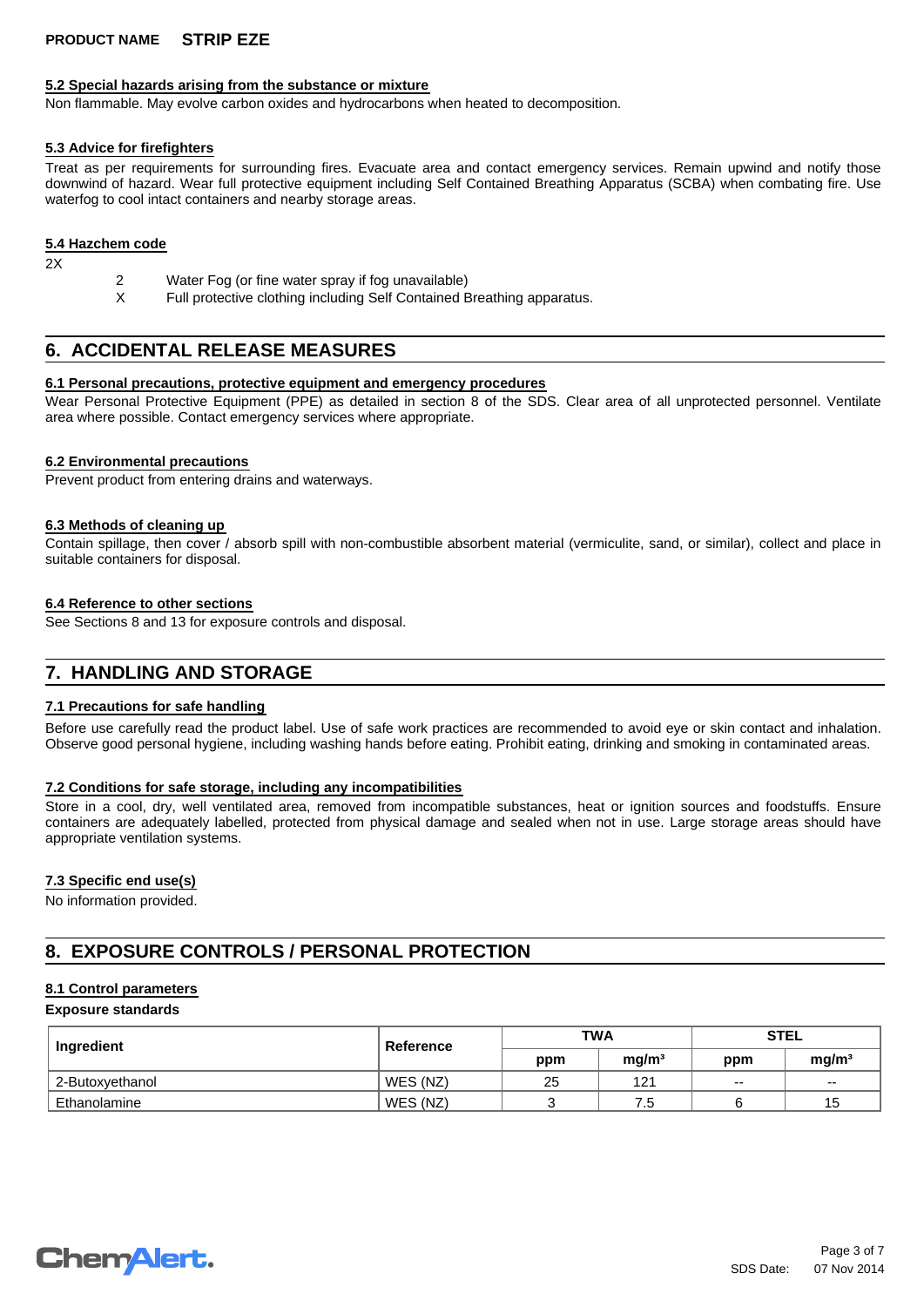## **Biological limits**

| Ingredient                | <b>Determinant</b>                                  | <b>Sampling Time</b> | BEI                |
|---------------------------|-----------------------------------------------------|----------------------|--------------------|
| ETHYLENE GLYCOL MONOBUTYL | <sup>1</sup> Butoxyacetic acid (BAA) in urine (with | End of shift         | $200 \text{ mq/q}$ |
| <b>ETHER</b>              | hydrolysis)                                         |                      | creatinine         |

Reference: ACGIH Biological Exposure Indices

### **8.2 Exposure controls**

**Engineering controls** Avoid inhalation. Use in well ventilated areas. Where an inhalation risk exists, mechanical extraction ventilation is recommended. Maintain vapour levels below the recommended exposure standard.

### **PPE**

| Eye / Face  | Wear splash-proof goggles.                                                                                                                                             |
|-------------|------------------------------------------------------------------------------------------------------------------------------------------------------------------------|
| Hands       | Wear PVC or rubber gloves.                                                                                                                                             |
| <b>Body</b> | Wear coveralls.                                                                                                                                                        |
| Respiratory | Where an inhalation risk exists, wear a Type A (Organic vapour) respirator. If spraying, wear a Type A-Class<br>P1 (Organic gases/vapours and Particulate) respirator. |



# **9. PHYSICAL AND CHEMICAL PROPERTIES**

## **9.1 Information on basic physical and chemical properties**

| Appearance                      |                                  | <b>CLEAR LIQUID</b>         |
|---------------------------------|----------------------------------|-----------------------------|
| Odour                           |                                  | <b>CHARACTERISTIC ODOUR</b> |
| рH                              |                                  | 13.5                        |
| <b>Melting point</b>            |                                  | $< 0^{\circ}$ C             |
| <b>Boiling point</b>            |                                  | $100^{\circ}$ C             |
| <b>Flash point</b>              |                                  | NOT RELEVANT                |
| <b>Evaporation rate</b>         |                                  | AS FOR WATER                |
| <b>Flammability</b>             |                                  | <b>NON FLAMMABLE</b>        |
| <b>Upper explosion limit</b>    |                                  | <b>NOT RELEVANT</b>         |
| Lower explosion limit           |                                  | <b>NOT RELEVANT</b>         |
| Vapour pressure                 |                                  | 17.5 mm Hg @ 20°C           |
| <b>Vapour density</b>           |                                  | <b>NOT AVAILABLE</b>        |
| Solubility (water)              |                                  | <b>SOLUBLE</b>              |
| <b>Partition coefficient</b>    |                                  | <b>NOT AVAILABLE</b>        |
| <b>Autoignition temperature</b> |                                  | <b>NOT AVAILABLE</b>        |
|                                 | <b>Decomposition temperature</b> | <b>NOT AVAILABLE</b>        |
| Viscosity                       |                                  | <b>NOT AVAILABLE</b>        |
| <b>Explosive properties</b>     |                                  | <b>NOT AVAILABLE</b>        |
| <b>Oxidising properties</b>     |                                  | <b>NOT AVAILABLE</b>        |
| <b>Specific gravity</b>         |                                  | 1.06                        |
| 9.2 Other information           |                                  |                             |
| % Volatiles                     |                                  | > 60 % (Water)              |

# **10. STABILITY AND REACTIVITY**

# **10.1 Reactivity**

Carefully review all information provided in sections 10.2 to 10.6.

### **10.2 Chemical stability**

Stable under recommended conditions of storage.

### **10.3 Possibility of hazardous reactions**

Polymerization will not occur.

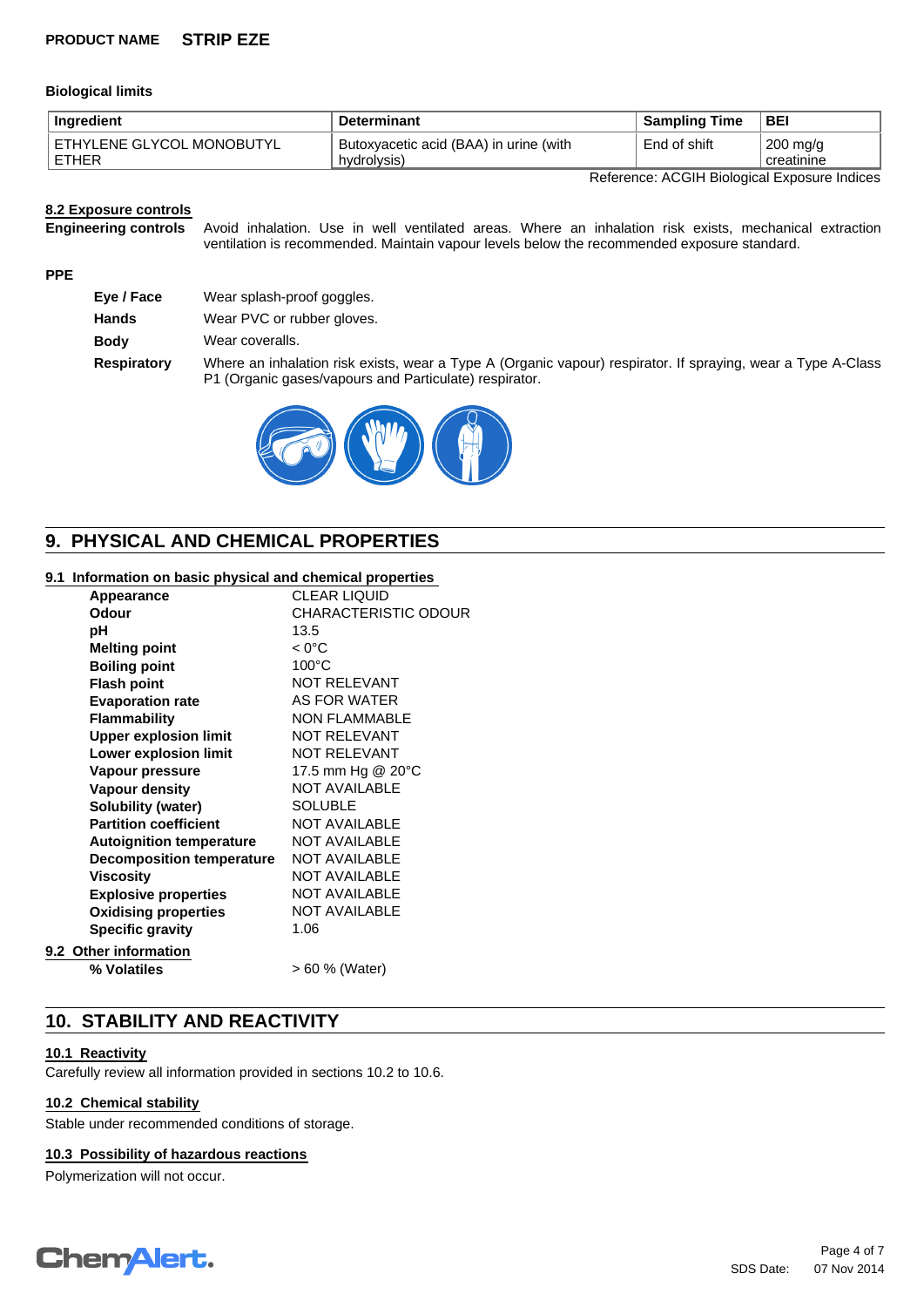#### **10.4 Conditions to avoid**

Avoid heat, sparks, open flames and other ignition sources.

### **10.5 Incompatible materials**

Incompatible with oxidising agents (e.g. hypochlorites) and acids (e.g. nitric acid).

#### **10.6 Hazardous decomposition products**

May evolve carbon oxides and hydrocarbons when heated to decomposition.

# **11. TOXICOLOGICAL INFORMATION**

#### **11.1 Information on toxicological effects**

| <b>Health hazard</b><br>summary | This product has the potential to cause adverse health effects. Use safe work practices to avoid eye or skin<br>contact and inhalation. Overexposure may result in burns to the eyes and skin. Chronic exposure to some<br>glycols may result in liver and kidney damage.                     |                                                                                                                                                        |  |
|---------------------------------|-----------------------------------------------------------------------------------------------------------------------------------------------------------------------------------------------------------------------------------------------------------------------------------------------|--------------------------------------------------------------------------------------------------------------------------------------------------------|--|
| Eye                             | Contact may result in irritation, lacrimation, pain, redness, corneal burns and possible permanent damage.                                                                                                                                                                                    |                                                                                                                                                        |  |
| <b>Inhalation</b>               | Over exposure may result in irritation of the nose and throat, coughing, nausea and vomiting. High level<br>exposure may result in dizziness, breathing difficulties, ulceration, pulmonary oedema and unconsciousness.<br>Chronic exposure to glycols may result in kidney and liver damage. |                                                                                                                                                        |  |
| Skin                            |                                                                                                                                                                                                                                                                                               | Contact may result in irritation, redness, pain, rash, dermatitis and possible burns.                                                                  |  |
| Ingestion                       | Ingestion may result in ulceration and burns to the mouth and throat, nausea, vomiting, abdominal pain,<br>diarrhoea and liver/kidney damage.                                                                                                                                                 |                                                                                                                                                        |  |
| Toxicity data                   | LC50 (inhalation)<br>LD50 (ingestion)<br>LD50 (skin)<br>TCLo (inhalation)<br>TDLo (ingestion)                                                                                                                                                                                                 | ETHYLENE GLYCOL MONOBUTYL ETHER (111-76-2)<br>700 ppm (mouse)<br>300 mg/kg (rabbit)<br>230 mg/kg (guinea pig)<br>100 ppm (human)<br>7813 uL/kg (woman) |  |
|                                 | ETHANOLAMINE (141-43-5)<br>LD50 (ingestion)<br>LD50 (intramuscular)<br>LD50 (intraperitoneal)<br>LD50 (intravenous)<br>LD50 (skin)<br>LD50 (subcutaneous)                                                                                                                                     | 620 mg/kg (guinea pig)<br>1750 mg/kg (rat)<br>50 mg/kg (mouse)<br>225 mg/kg (rat)<br>1 mL/kg (rabbit)<br>1500 mg/kg (rat)                              |  |

# **12. ECOLOGICAL INFORMATION**

### **12.1 Toxicity**

No information provided.

**12.2 Persistence and degradability**

No information provided.

### **12.3 Bioaccumulative potential**

No information provided.

#### **12.4 Mobility in soil**

No information provided.

### **12.5 Other adverse effects**

ATMOSPHERE: Vapour phase glycols are expected to degrade fairly rapidly by reaction with hydroxyl radicals (eg half-life 32 hours for propylene glycol). Removal from air by rainfall is possible. WATER: Should degrade relatively rapidly via biodegradation. SOIL: If released to soil, relatively rapid biodegradation should also occur. Leaching to groundwater may occur.

# **13. DISPOSAL CONSIDERATIONS**

### **13.1 Waste treatment methods**

**Waste disposal** Neutralise with dilute acid (e.g. 3 mol/L hydrochloric acid) or similar. For small amounts, absorb with sand or similar and dispose of to an approved landfill site. Contact the manufacturer/supplier for additional information (if required).

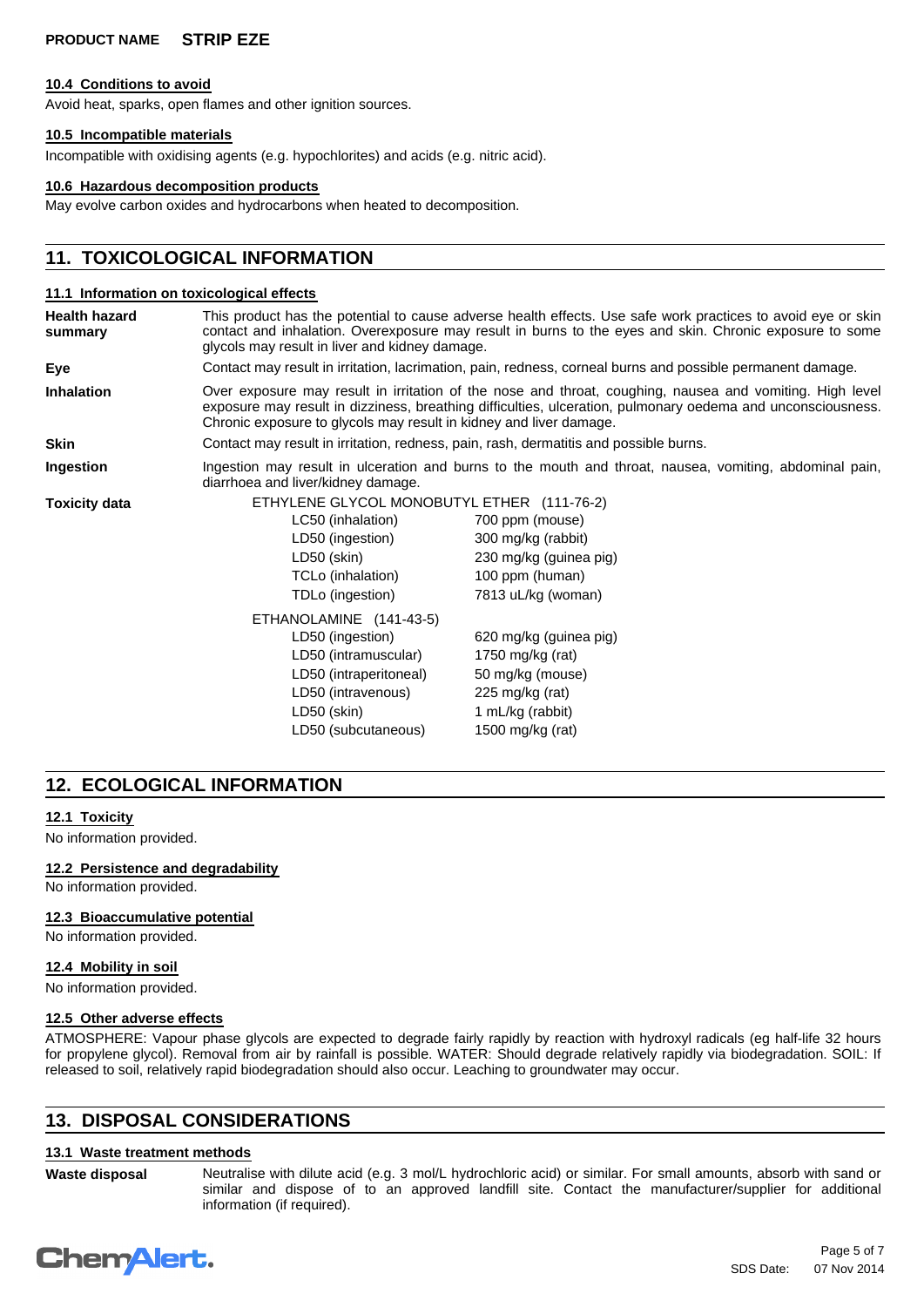# **14. TRANSPORT INFORMATION**

## **CLASSIFIED AS A DANGEROUS GOOD ACCORDING TO LAND TRANSPORT RULE: DANGEROUS GOODS 2005; NZS 5433:2012, UN, IMDG OR IATA**



|                                     | <b>LAND TRANSPORT</b><br>(NZS 5433) | <b>SEA TRANSPORT</b><br>(IMDG / IMO) | <b>AIR TRANSPORT</b><br>(IATA / ICAO) |
|-------------------------------------|-------------------------------------|--------------------------------------|---------------------------------------|
| 14.1 UN Number                      | 1760                                | 1760                                 | 1760                                  |
| 14.2 Proper<br><b>Shipping Name</b> | CORROSIVE LIQUID, N.O.S.            | CORROSIVE LIQUID, N.O.S.             | CORROSIVE LIQUID, N.O.S.              |
| 14.3 Transport<br>hazard class      |                                     | 8                                    | 8                                     |
| 14.4 Packing Group                  | Ш                                   | Ш                                    | $\mathbf{III}$                        |

**14.5 Environmental hazards** No information provided

### **14.6 Special precautions for user**

| Hazchem code | 2X       |
|--------------|----------|
| EMS          | F-A, S-B |

# **15. REGULATORY INFORMATION**

**NEW ZEALAND: NZIoC (New Zealand Inventory of Chemicals)** All components are listed on the NZIoC inventory, or are exempt. **Inventory listing(s) 15.1 Safety, health and environmental regulations/legislation specific for the substance or mixture Approval code** HSR002526 **Group standard** Cleaning Products (Corrosive) Group Standard 2006

# **16. OTHER INFORMATION**

RESPIRATORS: In general the use of respirators should be limited and engineering controls employed to avoid exposure. If respiratory equipment must be worn ensure correct respirator selection and training is undertaken. Remember that some respirators may be extremely uncomfortable when used for long periods. The use of air powered or air supplied respirators should be considered where prolonged or repeated use is necessary. **Additional information**

> EXPOSURE STANDARDS - TIME WEIGHTED AVERAGE (TWA) or WES (WORKPLACE EXPOSURE STANDARD) (NZ): Exposure standards are established on the premise of an 8 hour work period of normal intensity, under normal climatic conditions and where a 16 hour break between shifts exists to enable the body to eliminate absorbed contaminants. In the following circumstances, exposure standards must be reduced: Strenuous work conditions; hot, humid climates; high altitude conditions; extended shifts (which increase the exposure period and shorten the period of recuperation).

PERSONAL PROTECTIVE EQUIPMENT GUIDELINES:

The recommendation for protective equipment contained within this report is provided as a guide only. Factors such as method of application, working environment, quantity used, product concentration and the availability of engineering controls should be considered before final selection of personal protective equipment is made.